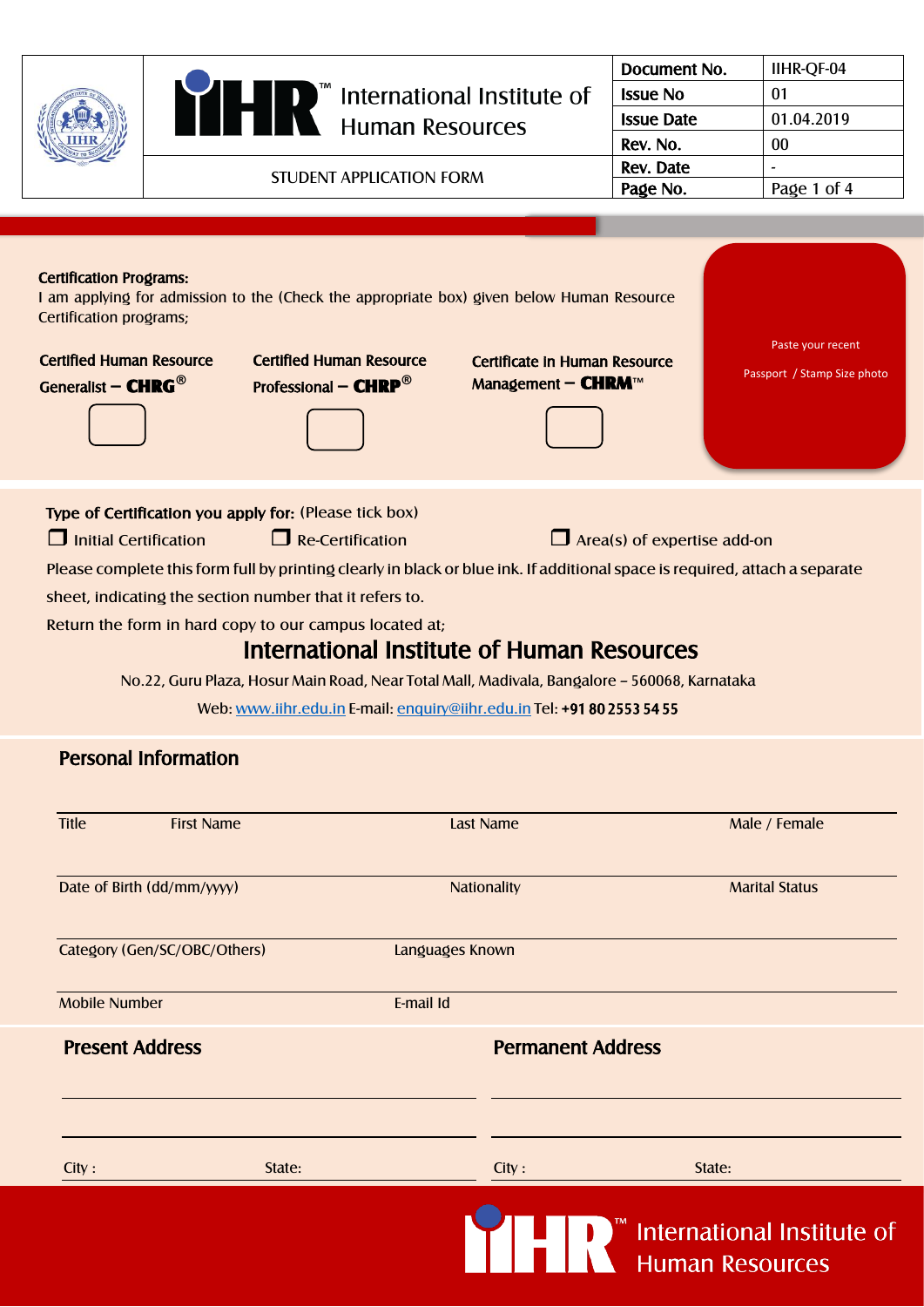|  |                                                                     | Document No.      | IIHR-QF-103 |
|--|---------------------------------------------------------------------|-------------------|-------------|
|  | $\mathbb{I}$ International Institute of<br>$\overline{\phantom{a}}$ | <b>Issue No</b>   | 01          |
|  | <b>Human Resources</b>                                              | <b>Issue Date</b> | 01.04.2019  |
|  |                                                                     | Rev. No.          | 00          |
|  |                                                                     | Rev. Date         |             |
|  | STUDENT APPLICAT FORM                                               | Page No.          | Page 2 of 4 |

# Family Background

| <b>Father's Name:</b>             | Occupation: |
|-----------------------------------|-------------|
|                                   |             |
| <b>Mother's Name:</b>             | Occupation: |
| Spouse Name (if married):         | Occupation: |
| <b>Emergency Contact Person:</b>  |             |
| <b>Emergency Contact Numbers:</b> |             |

### Academic Record

List all School / Colleges / Universities you have attended. You must provide a copy of your Provisional / Convocation Certificate of your highest qualification at the time of admission.

| Qualification    | Year<br>From - To | Name of School / College /<br><b>Institute &amp; Place</b> | Name of Board / University and<br>Place | % or CGPA |
|------------------|-------------------|------------------------------------------------------------|-----------------------------------------|-----------|
| X Std.           |                   |                                                            |                                         |           |
| $+2$ / PUC       |                   |                                                            |                                         |           |
| <b>Degree</b>    |                   |                                                            |                                         |           |
| <b>Masters</b>   |                   |                                                            |                                         |           |
| <b>Doctorate</b> |                   |                                                            |                                         |           |



■ I D I M International Institute of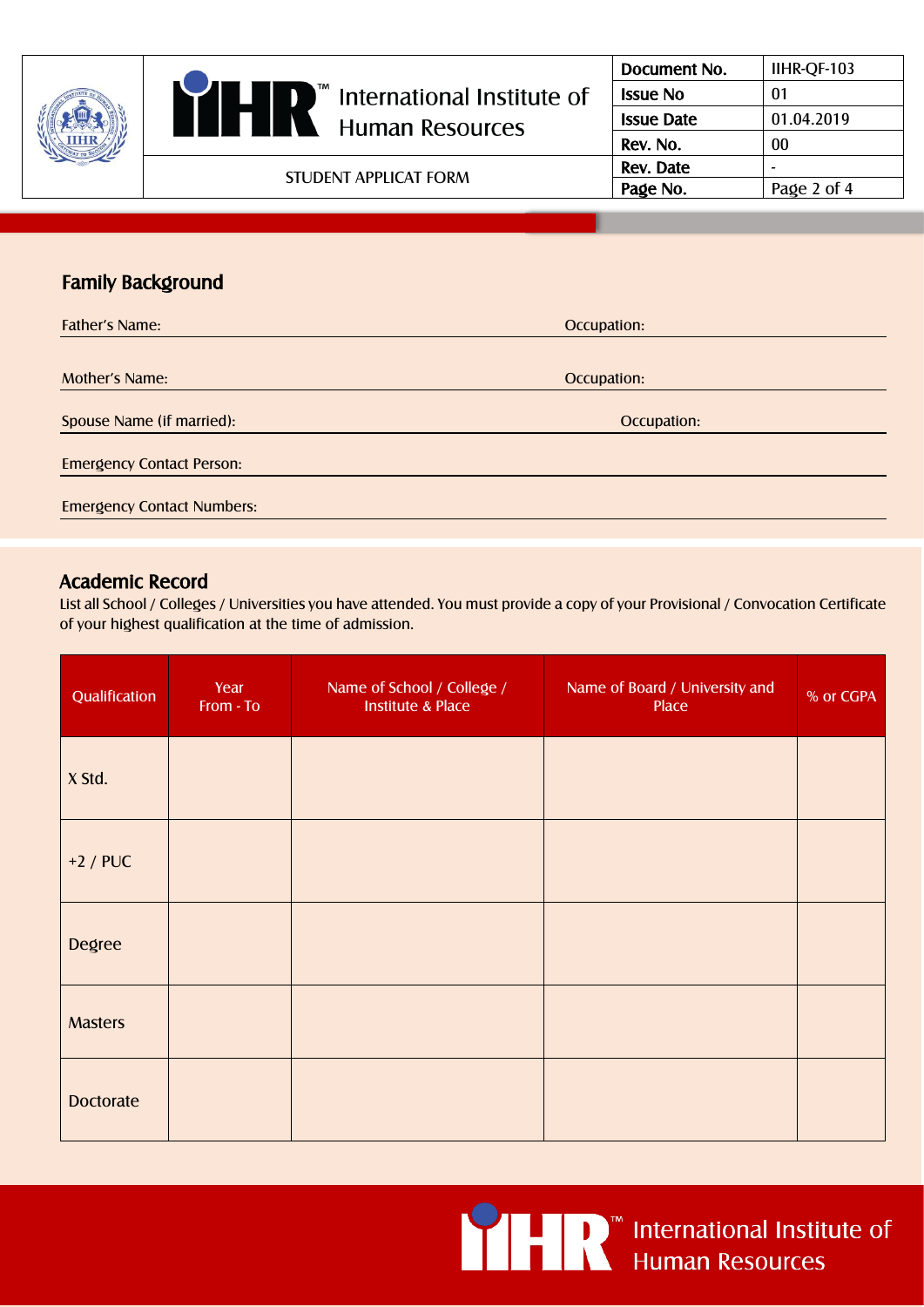|  | Ш<br>ID<br>$\mathbb{I}^{\mathbb{I}}$ International Institute of<br>I V<br><b>Human Resources</b> | Document No.      | IIHR-QF-103 |
|--|--------------------------------------------------------------------------------------------------|-------------------|-------------|
|  |                                                                                                  | <b>Issue No</b>   | -01         |
|  |                                                                                                  | <b>Issue Date</b> | 01.04.2019  |
|  |                                                                                                  | Rev. No.          | 00          |
|  | STUDENT APPLICAT FORM                                                                            | Rev. Date         |             |
|  |                                                                                                  | Page No.          | Page 3 of 4 |

### Professional Experience

Provide the details of your previous work experience, if any. You must provide a copy of your experience or relieving letter from your last employer at the time of admission.

| Name of the Organization | <b>Designation</b> | Location | Year<br>From - To |
|--------------------------|--------------------|----------|-------------------|
|                          |                    |          |                   |
|                          |                    |          |                   |

#### KYC Documents Details

Please provide your valid. Govt. of India ID & Address Proof details. You must provide a copy of your PAN Card and copy of any other document mentioned below at the time of admission.

| Name of the Document | <b>Number</b> | <b>Issued By</b> | Valid From | <b>Valid To</b> |
|----------------------|---------------|------------------|------------|-----------------|
| <b>PAN Card</b>      |               |                  |            |                 |
| <b>Aadhaar Card</b>  |               |                  |            |                 |
| Passport             |               |                  |            |                 |

Other Certification Course: Have you done any certification course from any other Institute? If so please mention the Certification & Name of the Institute?

 $\_$  , and the set of the set of the set of the set of the set of the set of the set of the set of the set of the set of the set of the set of the set of the set of the set of the set of the set of the set of the set of th

Personal Statement: Explain Why you are applying for this course, what you intent to learn from it, and how benefit your professional development or / and your organization

 $\_$  , and the set of the set of the set of the set of the set of the set of the set of the set of the set of the set of the set of the set of the set of the set of the set of the set of the set of the set of the set of th

Documents Checklist: Along with the completed application, please ensure to include the following;

- ❖ Passport Size Photos 5 Nos.
- ❖ Stamp Size Photo 2 Nos.
- ❖ PAN Card Copy

\_\_\_\_\_\_\_\_\_\_\_\_\_

- ❖ Aadhar Card Copy
- ❖ Photocopy of Educational Certificates



<u>O</u> LE D<sup>™</sup> International Institute of